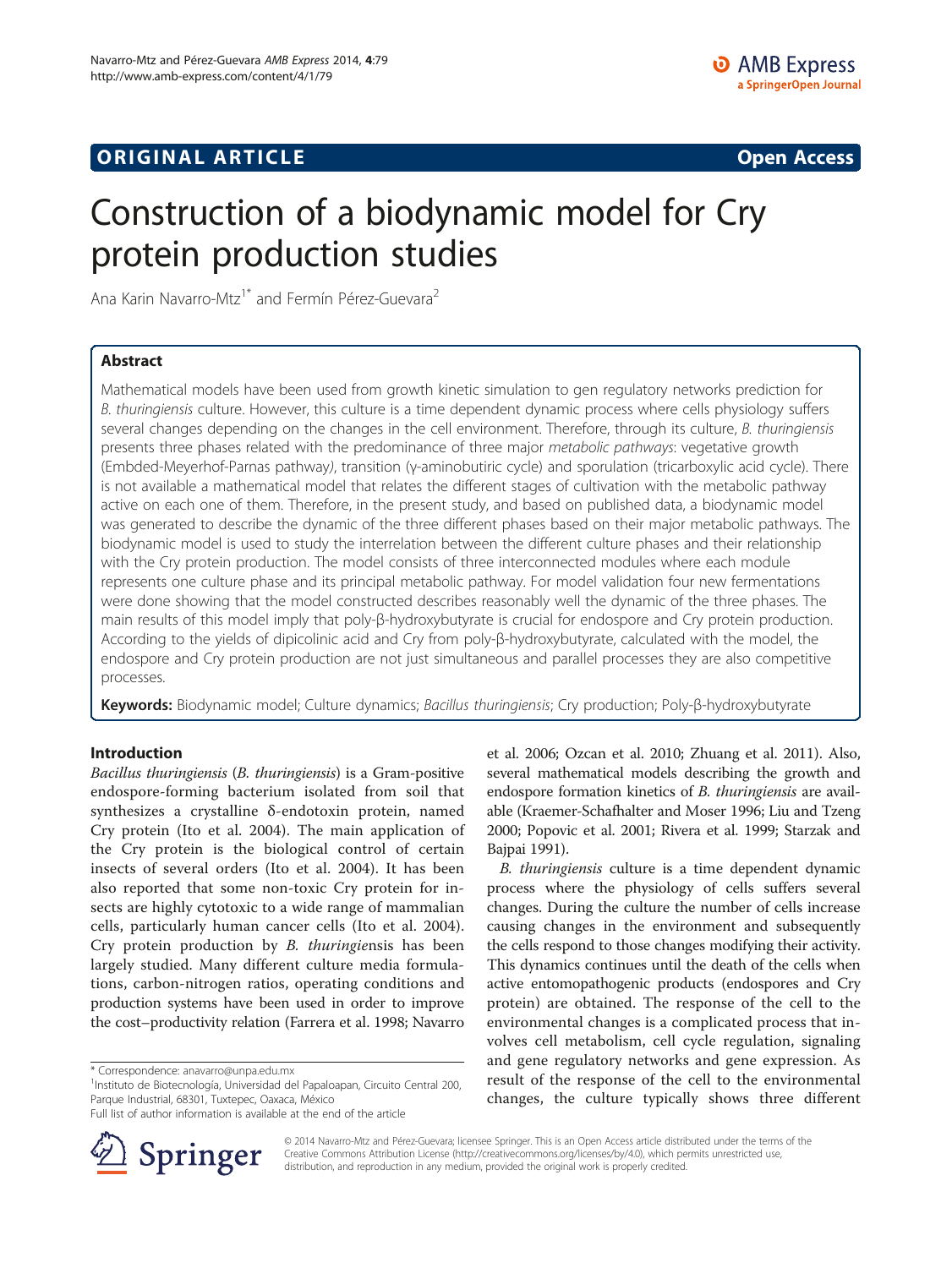<span id="page-1-0"></span>phases related with the predominance of one of three major metabolic pathways (Figure 1a): vegetative growth-Embded-Meyerhof-Parnas pathway (EMP), transition-γaminobutiric cycle (GABA) and sporulation-tricarboxylic acid cycle (TCA) (Anderson [1990](#page-8-0); Rowe [1990\)](#page-9-0).

Mathematical models are powerful tools to describe processes or natural systems that are reproducible and predictable, which also simplify reality. Models are designed to focus on certain aspects of the system of study while other aspects are abstracted away. The mathematical modeling serves as aids to biological investigation in a number of ways. Different models have been used to describe the different phases present in B. thuringiensis culture, specifically: the vegetative growth phase (Kraemer-Schafhalter and Moser [1996;](#page-9-0) Popovic et al. [2001](#page-9-0); Rivera et al. [1999](#page-9-0)) and the sporulation phase (Liu and Tzeng [2000\)](#page-9-0). These models consider just two phases of the culture and represent only one or another. Starzak and Bajpai et al. ([1991](#page-9-0)) model considers the growth and the sporulation phases but it assumes that during sporulation there are no energy requirements so no link between both phases is considered. Thus, there is no mathematical model

which links the different culture phases with its metabolic pathway.

In the present study, a biodynamic model was constructed to describe the complete evolution of the B. thuringiensis culture. Also, it was used to study the interrelation between the different culture phases and its relationship with the Cry protein production. The considerations for the construction of the model were: a) each phase of B. thuringiensis culture can be represented by its principal metabolic pathways (EMP for vegetative growth, GABA for transition and TCA for sporulation); and b) each pathway can be follow with its key compound (cell for EMP, PHB for GABA and DPA-Cry protein for TCA).

#### Materials and methods

## Model development

The previously reported kinetics of the key compounds were analyzed to identify the main variables affecting the three phases of *B. thuringiensis* culture. It is not straightforward to compare the cells/biomass and PHB kinetics data reported in the literature because different conditions and analytic techniques were used. Thus, in order to be

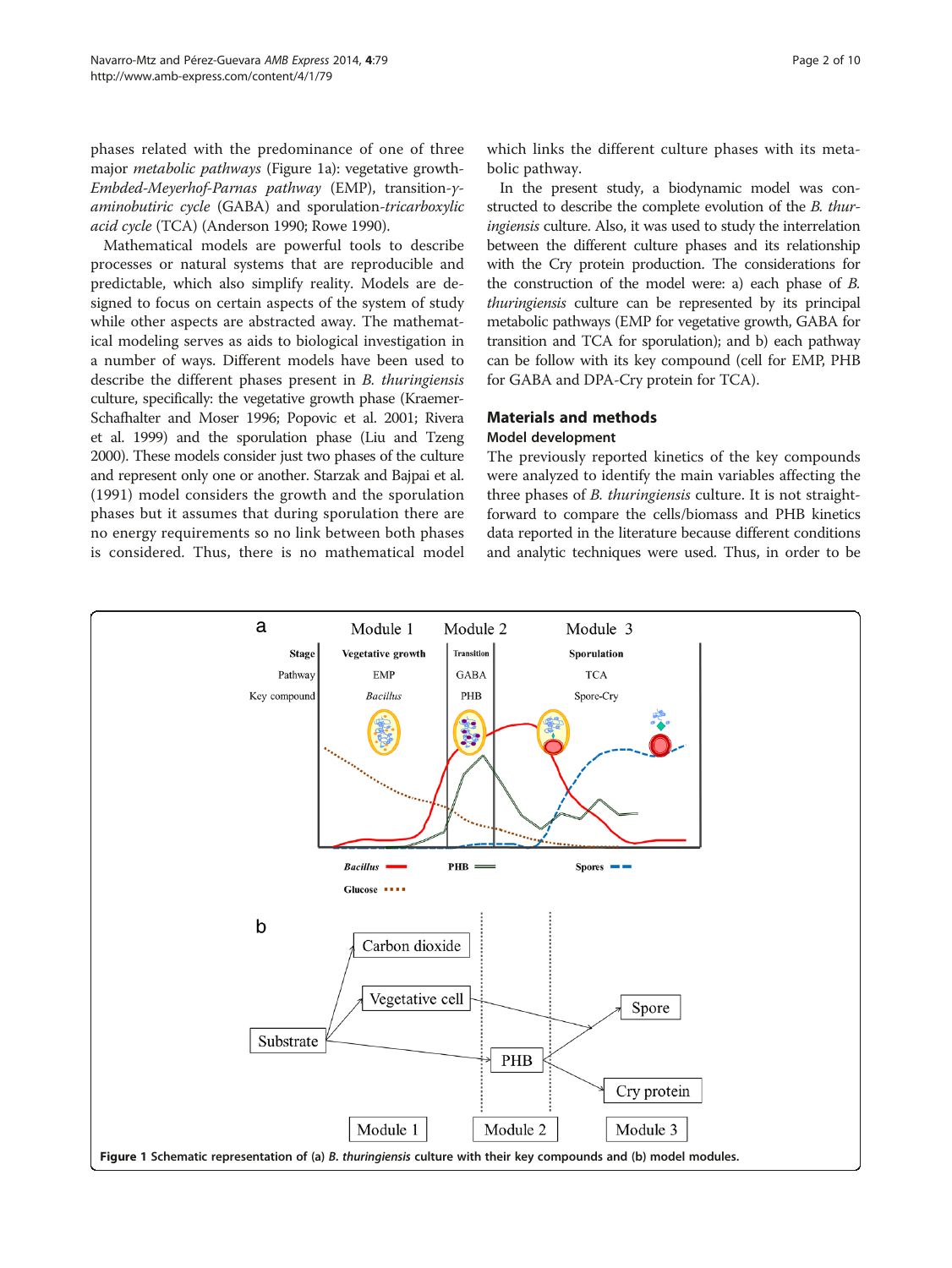<span id="page-2-0"></span>able to compare these data a normalization was done (Additional file [1](#page-8-0)). The normalization is the mathematical process used to reduce the data to absolute values. The normalized cells/biomass and PHB kinetics show the sigmoidal curve typically well represented by the Gompertz model. Also, the two sets of endospores' kinetics data published (Farrera et al. [1998](#page-9-0); Navarro et al. [2008\)](#page-9-0) show a sigmoidal curve. Therefore, the Gompertz model was used to simulate and estimate the kinetic parameters of the key compound data.

#### Model formulation

The assumptions for the biodynamic model construction were: i) PHB affects positively the Cry production; ii) Yield of DPA, Cry protein and PHB from biomass are independent from initial substrate concentration; iii) Embded-Meyerhof-Parnas, γ-aminobutyric acid cycle and tricarboxylic acid cycle are the main pathways for vegetative growth, transition and sporulation phases, respectively; iv) Every metabolic change has a key compound associated and can be represented by: cells, poly-β-hydroxybutyrate (PHB) and DPA-Cry protein.

As show in Figure [1b](#page-1-0) the biodynamic model has three principal modules interconnected, one for each phase. Module 1 represents the vegetative growth, module 2 represents the transition and module 3 represents the sporulation phase. In general terms, during vegetative growth the substrate is used to generate new cells and carbon dioxide. The  $CO<sub>2</sub>$  is released due to the respiration process. During transition the substrate is accumulated as PHB. While during sporulation: there is no substrate consumption; PHB is consumed; the vegetative cell is transformed into endospore; and in the same period of time the Cry protein is produced from protein turnover (Anderson et al. [2002](#page-8-0)). The PHB is the energy source for endospore and Cry protein formation processes. Thus, module 1 and module 2 are related with module 3.

#### Module 1

Phase: Vegetative growth; metabolic pathway: Embded-Meyerhof-Parnas pathway; key compound: cells. The vegetative cell evolution requires a two-term equation: growth and dead (Equation 1). The first term is simulated using the Gompertz model while the second term takes into account that endospores (DPA) are formed from biomass. The meanings of the symbols were defined in Table 1.

$$
X = X_{max}e^{(-e(-u_{max}(t-t_c)))} - \left[X_{max} - \frac{DPA}{Y_{DPA/X}}\right]
$$
 (1)

#### Module 2

Phase: Transition; metabolic pathway: γ-aminobutyric acid cycle; key compound: poly-β-hydroxybutyrate. The

| Parameter                | Description                                              | Unit                   |  |  |
|--------------------------|----------------------------------------------------------|------------------------|--|--|
| Cry                      | Cry protein concentration                                | g/L                    |  |  |
| $Cry_{\text{max}}$       | Maximum Cry protein concentration<br>obtained            | q/L                    |  |  |
| <b>DPA</b>               | Dipicolinic acid concentration                           | q/L                    |  |  |
| DPA <sub>max</sub>       | Maximum dipicolinic acid concentration<br>obtained       | q/L                    |  |  |
| PHB                      | Poly-ß-hydroxybutyrate concentration                     | q/L                    |  |  |
| PHB <sub>max</sub>       | Maximum poly-β-hydroxybutyrate<br>concentration obtained | g/L                    |  |  |
| t                        | Time since inoculation                                   | h                      |  |  |
| tc                       | Critical time                                            | h                      |  |  |
| X                        | <b>Biomass concentration</b>                             | q/L                    |  |  |
| $X_{\text{max}}$         | Maximum biomass concentration obtained                   | g/L                    |  |  |
| Y <sub>Cry/PHB</sub>     | Yield of Cry from PHB                                    | g Cry/g PHB            |  |  |
| Y <sub>DPA/PHR</sub>     | Yield of DPA from PHB                                    | g DPA/g PHB            |  |  |
| $Y_{\text{DPA/X}}$       | Yield of DPA from biomass                                | g DPA/g X              |  |  |
| $Y_{X/S}$                | Yield of biomass from glucose                            | g biomass/g<br>glucose |  |  |
| $\mu_{\text{max}}$       | Maximum specific growth rate                             | 1/h                    |  |  |
| $\mu_{\text{max}}$       | Maximum specific Cry production rate                     | 1/h                    |  |  |
| $\mu_{\text{maxd}}$      | Maximum specific DPA production rate                     | 1/h                    |  |  |
| <b>µ</b> <sub>maxp</sub> | Maximum specific PHB production rate                     | 1/h                    |  |  |
| <b>Subindex</b>          |                                                          |                        |  |  |
| $\mathsf{C}$             | Cry protein                                              |                        |  |  |
| d                        | Dipicolinic acid                                         |                        |  |  |
| i                        | Key compound $(i = x, p, d \text{ or } c)$               |                        |  |  |
| р                        | Poly-β-hydroxybutyrate                                   |                        |  |  |
| X                        | <b>Biomass</b>                                           |                        |  |  |

PHB also requires a two-term equation: production and consumption (Equation 2). In the first term, PHB production was modeled using the Gompertz model. It has been reported that the PHB serves as an endogenous reserve of carbon and energy during the sporulation and it is necessary for the δ-endotoxin synthesis (Benoit et al. [1990](#page-9-0); Kraemer-Schafhalter and Moser [1996](#page-9-0); Navarro et al. [2006](#page-9-0); Rowe and Margaritis [1987](#page-9-0)). Therefore, the second term takes into account that the production of DPA and Cry is based on the consumption of PHB.

$$
PHB = PHB_{max}e^{(-e(\mu_{maxp}(t \cdot tc_p)))}
$$
\n
$$
-\left[PHB_{max} - \frac{DPA}{Y_{DPA/PHB}} - \frac{Cry}{Y_{Cry/_{PHB}}}\right]
$$
\n(2)

#### Module 3

Phase: Sporulation; metabolic pathway: tricarboxylic acid cycle; key compound: Cry protein and DPA. DPA and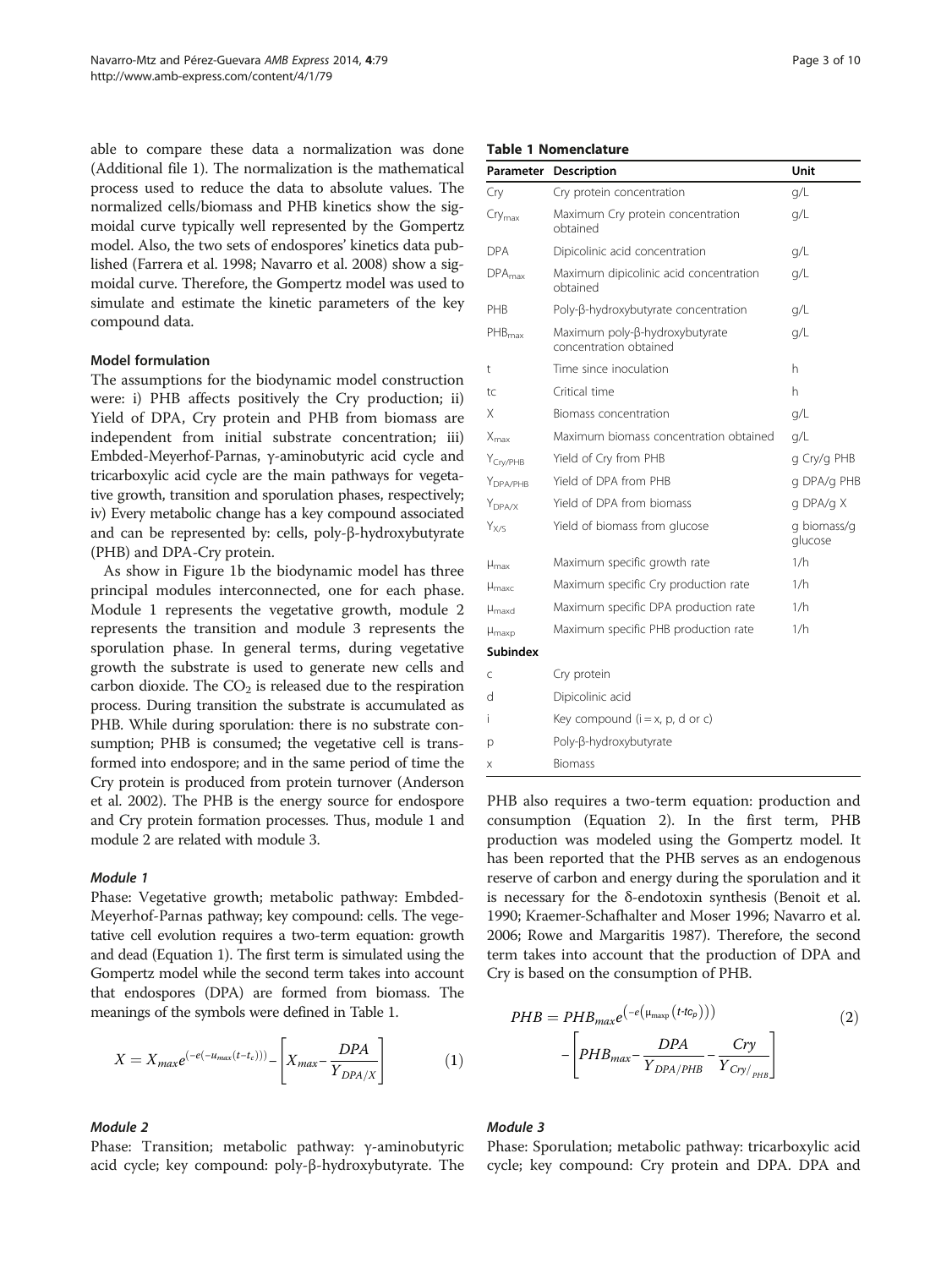<span id="page-3-0"></span>Cry protein production are assumed as simultaneous and parallel processes both represented by the Gompertz model, Cry protein (Equation 3) and DPA (endospore) (Equation 4):

$$
Cry = Cry_{max}e(-e^{(-\mu_{max}(t-tc_c))})
$$
\n(3)

$$
DPA = DPA_{\text{max}}e\left(-e^{(-\mu_{\text{maxd}}(t \cdot tc_d))}\right) \tag{4}
$$

The biodynamic model constructed (Equations [1-](#page-2-0)4) was solved with ModelMaker 3.0.3. The model parameters were estimated by nonlinear minimum sum of squares analysis (i.e. the differences between the predicted and measured values) using the Marquardt algorithm.

The biodynamic model was constructed using the kinetic data sets available in the literature and the model validation was done by the comparison of the predicted values and those obtained in four new experiments.

## New data sets for model validation

The biodynamic model validation was made using the data of the key compounds kinetics obtained in four new fermentations (F1, F2, F3, F4). These fermentations were done using the same culture media, carbon:nitrogen relation, operating condition and bioreactor. In order to establish the relationship between the carbon source and the biomass and Cry protein production, different concentration of the substrates in the culture media were used in each run.

#### Organism

Bacillus thuringiensis var. kurstaki HD-73 (ATCC-35866), which produces a 133.3 kDa Cry1A(c) insecticidal crystal protein, was obtained from the USDA Insect Pathology Research Unit, Brownsville, Texas. The microorganism conservation was made in endospore filter-paper disk and the inoculum for fermentation was prepared in two stages, according to Navarro et al. [\(2006](#page-9-0)). The culture of the second stage was used as inoculum for the bioreactor experiments.

#### Fermentation procedures

All the fermentations were done in a 7 L glass reactor. The reactor was fully automated and equipped with two Rushton turbines. The operating and the sterilization conditions were done according to Navarro et al. ([2006](#page-9-0)). The end-of-fermentation criterion was set to 85–90% of endospores released determined microscopically. Samples were collected every 2 h during the fermentation.

#### Media

The media was adjusted for all the fermentations to a carbon:nitrogen ratio of 7:1; to achieve this ratio several glucose-soybean meal concentrations were used (Table 2).

Table 2 Parameters estimated with structural model

| Parameter                            | F1    | F <sub>2</sub> | F3                                          | F <sub>4</sub> |  |
|--------------------------------------|-------|----------------|---------------------------------------------|----------------|--|
| Glucose-Soybean<br>meal (g/L)        |       |                | 25.1-4.4 34.74-14.73 44.42-25.05 54.1-35.37 |                |  |
| $X_{\text{max}}$ (g/L)               | 5.58  | 8.58           | 10.09                                       | 13.07          |  |
| $PHB_{\text{max}}(g/L)$              | 0.61  | 0.71           | 1.16                                        | 1.41           |  |
| $DPA_{\text{max}}$ (q/L)             | 0.17  | 0.18           | 0.16                                        | 0.16           |  |
| $Cry_{max}$ (g/L)                    | 0.19  | 0.31           | 0.53                                        | 0.78           |  |
| $\mu_{\text{max}}(1/h)$              | 0.78  | 1.06           | 0.90                                        | 0.86           |  |
| $\mu_{\text{maxp}}(1/h)$             | 1.07  | 0.89           | 0.95                                        | 1.02           |  |
| $\mu_{\text{maxd}}(1/h)$             | 0.66  | 0.72           | 0.59                                        | 0.65           |  |
| $\mu_{\text{maxc}}(1/h)$             | 0.20  | 0.42           | 0.40                                        | 0.33           |  |
| $t_c$                                | 4.54  | 4.12           | 4.95                                        | 6.58           |  |
| $\rm t_{cp}$                         | 8.46  | 7.90           | 8.39                                        | 8.88           |  |
| $t_{\rm cd}$                         | 14.12 | 12.94          | 15.77                                       | 14.32          |  |
| $t_{cc}$                             | 14.88 | 12.77          | 14.96                                       | 16.46          |  |
| Y <sub>DPA/X</sub> (g DPA/g biomass) | 0.025 | 0.030          | 0.018                                       | 0.0093         |  |
| Y <sub>DPA/PHB</sub> (g DPA/g PHB)   | 1.02  | 0.43           | 0.21                                        | 0.15           |  |
| Y <sub>Cry/PHB</sub> (g Cry/g PHB)   | 0.19  | 2.53           | 4.92                                        | 5.83           |  |

Additionally, all media contains: 5.8 g/L yeast extract, 9.2 g/L corn steep liquor, 3 g/L KCl, 0.2 mg/L  $MgSO<sub>4</sub>$  . 7H<sub>2</sub>O, 40 mg/L MnSO<sub>4</sub>, 30 mg/L CoCl<sub>2</sub>, 7.5 mg/L CuSO<sub>4</sub> • 5H<sub>2</sub>O, 7.5 g/L ZnSO<sub>4</sub> • 7H<sub>2</sub>O, 1.35 mg/L FeSO<sub>4</sub> and 7 ml/L  $H_3PO_4 85\% (w/v)$ .

## Analytical methods

#### Bacillus and endospore count

The counting of cells and endospores was done in a Neubauer chamber with a Nikon Eclipse 55i microscope (Nikon, Tokyo, Japan) under dark field illumination, with a 40 X objective and 10 X ocular lenses, as previously described (Navarro et al. [2008\)](#page-9-0). In order to express the number of cells as biomass concentration it was consider that the weight of one *B. thuringiensis* cell is 2.3 pg (Rodríguez and de la Torre [1996](#page-9-0)).

#### Poly-β-hydroxybutyrate

The PHB concentration was determined in a FID gas chromatograph (SRI Instrument, SRI 8610C, USA) equipped with an AT-1000 column (Navarro et al. [2006](#page-9-0)). Each value reported is the average of four replicates. The PHB content, reported as percentage of dry cell weight was calculated with the maximum PHB and biomass concentration obtained in each culture.

#### Cry protein

The concentration of Cry protein was determined by sodium dodecyl sulfate polyacrylamide gel electrophoresis (SDS-PAGE). Bovine serum albumin (BSA) was used as protein standard. The samples preparation was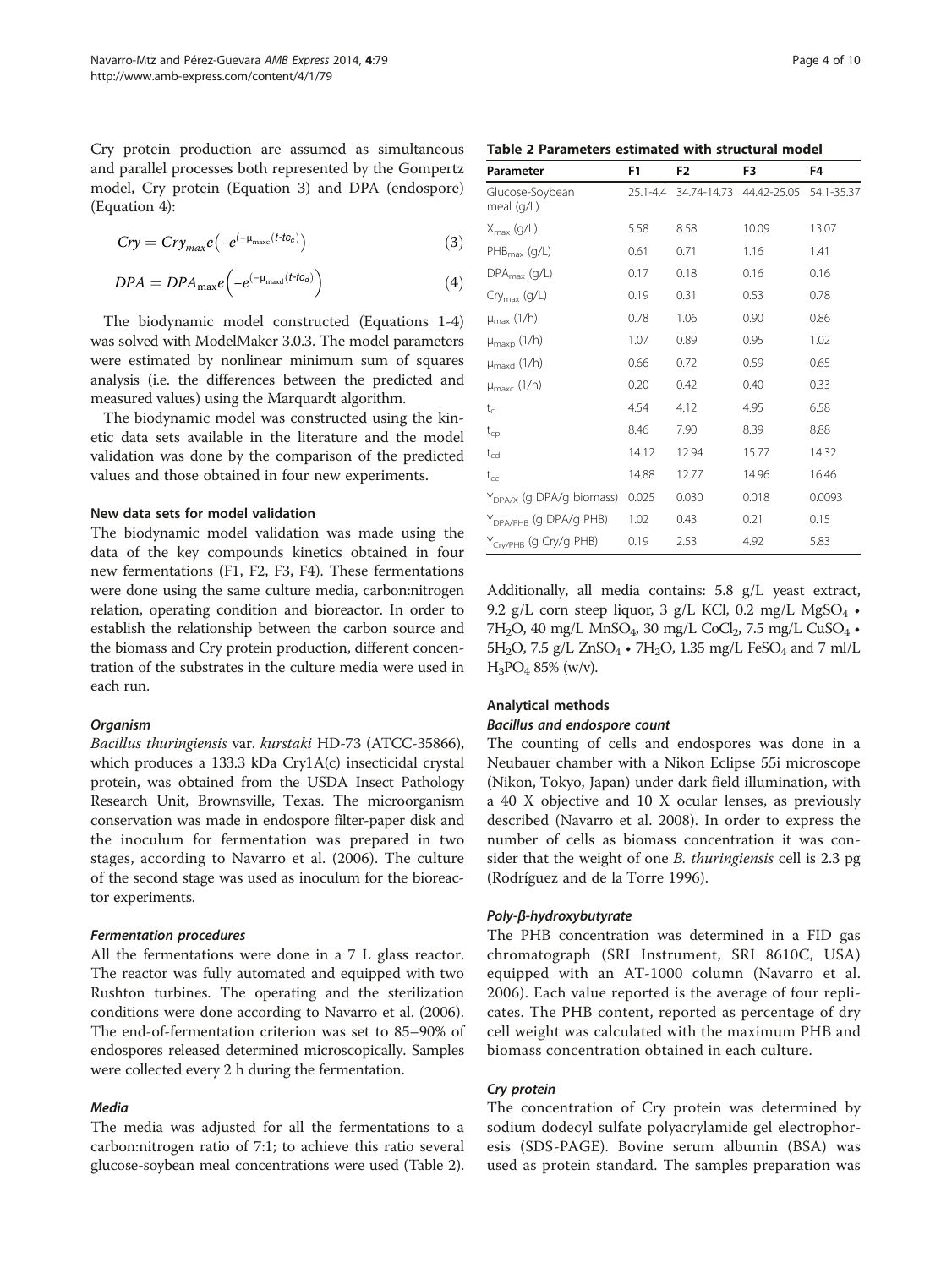<span id="page-4-0"></span>done according to Navarro et al. ([2006\)](#page-9-0). The solubilization process was done using the method described by Farrera et al. ([1998\)](#page-9-0). Each value reported is the average of four replicates. The Cry percentage of dry cell weight was calculated with the maximum Cry and biomass concentration obtained in each culture.

## Dipicolinic acid

Pyridine-2,6-dicarboxylic acid (dipicolinic acid-DPA) is a unique constituent of all endospores of Bacillus and Clostridium genus. In order to obtain more accurate result, endospore kinetics was follow by DPA photoluminescence technique (Navarro et al. [2008](#page-9-0)). The photoluminescence of all samples were measured by duplicate in a spectrofluorometer (SLM 48000C Instrument, Urban IL).

## Results

The normalized data from the literature show that the cells/biomass and PHB kinetics (Additional file [1](#page-8-0): Figures S1 and S2) always have the same behavior and that they are independent to: culture systems, operating conditions, culture media, bioreactors used or the techniques used to measure. The Gompertz model was statistically sufficient to describe the growth and PHB data for all previously reported kinetics (Additional file [1](#page-8-0)).

## Experimental key compounds kinetics analysis for model validation

## Vegetative growth phase

The cell kinetics for B. thuringiensis var. kurstaki HD-73 cultivations are shown in Figure 2a. The cell kinetics show the different phases of the culture (Figure 2a): lag phase (first  $3 \pm 1$  h of culture), vegetative growth (from  $3 \pm 1$  h to  $7 \pm 1$  h of culture), transition (from  $7 \pm 1$  h to  $9 \pm 1$  h of culture) and sporulation (after  $9 \pm 1$  h of culture). The productivity from the experimental data and from the literature in batch culture is shown in Table [3](#page-5-0).

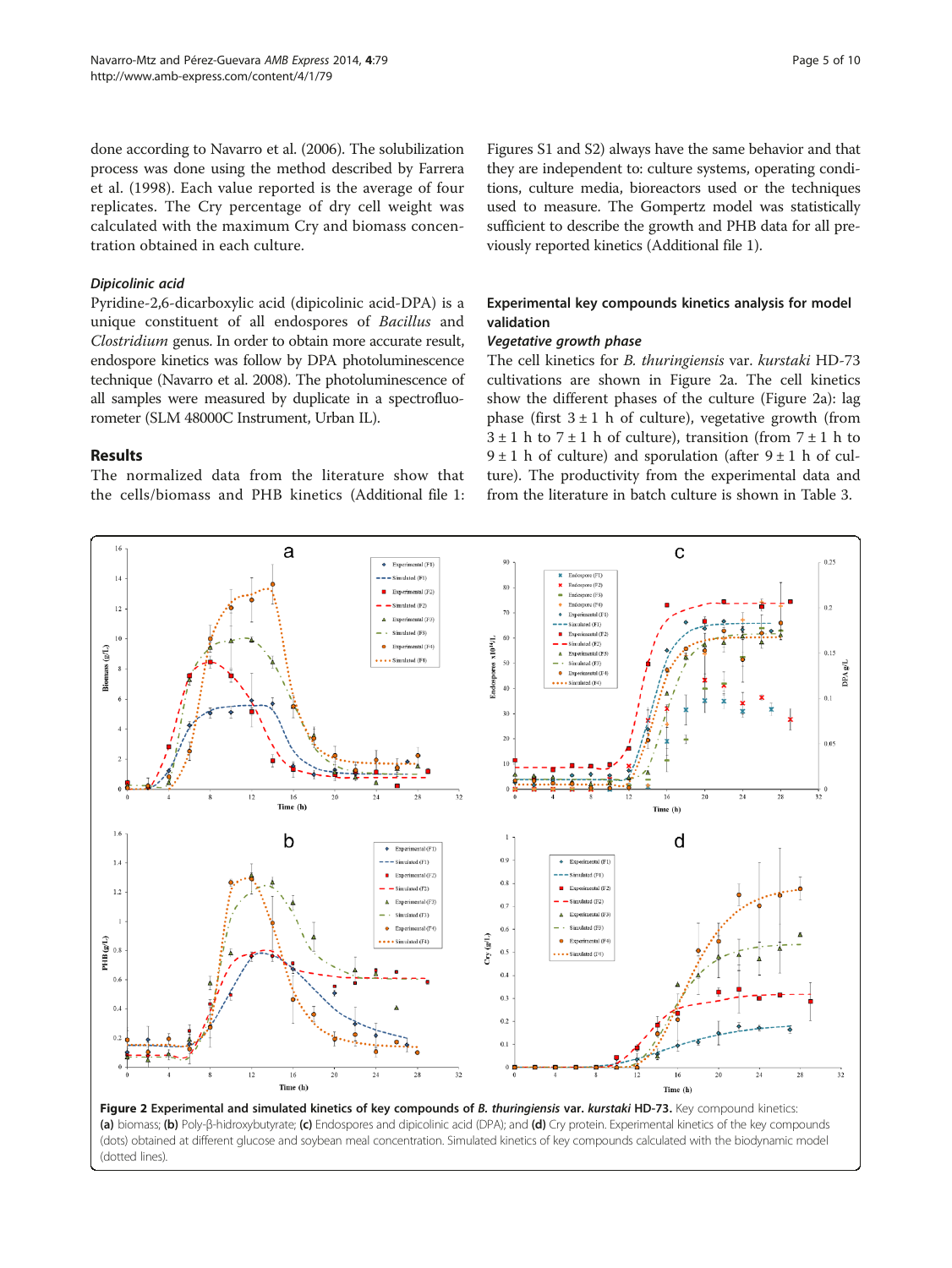| <b>Biomass</b>                                                      | PHB                         | Cry                      | $\mu_{\rm max}^{\qquad a}$ | $Y_{X/S}^{\qquad b}$ | $Y_{\text{Cry/X}}^{\text{c}}$ | Comment                                                                                                                                                                                                        | Reference                         |
|---------------------------------------------------------------------|-----------------------------|--------------------------|----------------------------|----------------------|-------------------------------|----------------------------------------------------------------------------------------------------------------------------------------------------------------------------------------------------------------|-----------------------------------|
| 8.41 to 32.19 g/L                                                   |                             | $0.16 - 1.24$ g/L        | $0.19 - 1.09$              |                      |                               | $0.43 - 0.67$ 0.02 to 0.03 Same culture conditions and techniques to this work.                                                                                                                                | Previous experiments <sup>9</sup> |
| 6.78 to 25.70 g/L <sup>f</sup>                                      | $0.52 - 1.1$ mg/L           | $0.1 - 1.2$ g/L          | $0.37 - 0.63^{\dagger}$    |                      |                               | $0.39 - 0.68$ <sup>f</sup> 0.01 to 0.04 Same culture conditions and techniques to this work.                                                                                                                   | Navarro et al. (2006)             |
| 2.57 to 13.64 g/L 8.99 to 13.17% <sup>e</sup> 0.17-0.77 g/L         |                             |                          | $0.78 - 1.06$              |                      |                               | 0.16 - 0.25 0.06 to 0.05 Culture medium with different initial nutrient concentration.<br>Biomass detection by direct counts technique. PHB detection<br>by CG Technique. Cry detection by SDS-PAGE technique. | Present work                      |
| $1.65\times10^{9}$ CFU/cm <sup>3</sup><br>3.79 g/L <sup>d</sup>     |                             | $2.67$ g/L               |                            |                      | 0.7                           | Starch processing wastewater medium. Biomass detection<br>by CFU technique. Cry detection by SDS-PAGE technique.                                                                                               | Chang et al. (2008)               |
| 16q/L                                                               |                             | 12.8 - 15.7 g/L 0.69-1.2 |                            |                      | 0.8 to 0.98                   | Fed Batch with balanced flux of substrate. Biomass detection<br>by UV-Vis technique. Cry detection by ELISA technique.                                                                                         | Anderson and<br>Jayaraman (2005)  |
| 3.8x10 <sup>8</sup> CFU/cm <sup>3i</sup><br>$0.87$ g/L <sup>d</sup> |                             | 1.043 $q/L$ <sup>i</sup> |                            |                      | 1.19                          | Culture with SodAcet as pH control agent. Biomass detection<br>by CFU technique. Cry detection by alkaline solubilization and Bradford method.                                                                 | Dang Vu et al. (2009)             |
| 0.34 to 1.02 g/L                                                    | 7.54 to 29.41% <sup>e</sup> |                          |                            |                      |                               | Nutrient broth as culture medium. PHB detection by UV-Vis technique.                                                                                                                                           | Aslim et al. (2002)               |
| 2.78-3.3 g/L                                                        |                             | $0.28 - 0.415$ g/L       |                            |                      |                               | Different oxygen supply. Biomass detection by dry weight technique.<br>Cry detection by alkaline solubilization and Lowry method.                                                                              | Avignone-Rossa et al.<br>(1992)   |
| 5.6-20 $q/Lh$                                                       |                             |                          | $0.58 - 0.8$               | $0.3 - 0.7$          |                               | Culture medium with different initial nutrient concentration.<br>Culture under similar conditions to this work.                                                                                                | Amicarelli et al. (2010)          |
| 1.64-4.78 g/L                                                       |                             |                          |                            |                      |                               | Culture media with different peptone + yeast extract concentration.<br>Biomass detection by dry weight technique.                                                                                              | Prabakaran and Hoti<br>(2008)     |
|                                                                     |                             |                          | 0.81                       | 2.25 <sup>9</sup>    |                               | Culture under conditions of carbon limitation.                                                                                                                                                                 | Popovic et al. (2001)             |
|                                                                     |                             |                          | $0.58 - 0.8$               | $0.37 - 0.7$         |                               | Culture in intermittent fed-batch with total cell retention.<br>Culture medium with different glucose and yeast extract concentration.                                                                         | Atehortúa et al. (2007)           |
| $8.5 - 15.9$ g/L                                                    |                             |                          | $0.79 - 1.1$               | $0.41 - 0.8$         |                               | Similar conditions of culture to this work. Biomass detection by UV-Vis.                                                                                                                                       | Berbert-Molina et al.<br>(2008)   |
|                                                                     |                             | $0.36 - 2.66$ g/L        |                            |                      |                               | Similar conditions of culture to this work.                                                                                                                                                                    | Farrera et al. (1998)             |
|                                                                     |                             |                          | 0.95                       |                      |                               | Similar conditions of culture to this work.                                                                                                                                                                    | Holmberg and<br>Sievänen (1980)   |
|                                                                     |                             |                          | 0.53                       |                      |                               | Similar conditions of culture to this work.                                                                                                                                                                    | Rivera et al. (1999)              |

## <span id="page-5-0"></span>Table 3 Parameters culture of Bacillus thuringiensis reported in the literature

<sup>a</sup>Maximum specific growth rate (1/h).

<sup>b</sup>Yield of biomass from glucose (g biomass/g glucose).

c Yield of Cry from biomass (g Cry/g biomass). This value was calculated with the biomass and Cry protein concentration reported.

<sup>d</sup>This value was calculated considering that the weight of one *B. thuringiensis* cell is 2.3 pg (Rodriguez and de la Torre, 1996).<br><sup>e</sup>PHR percentage of dry cell weight

PHB percentage of dry cell weight.

f Unpublished data.

<sup>g</sup>Yield of active biomass from limiting substrate.

<sup>h</sup>This value was calculated with the glucose concentration in the media and the yield of biomass from glucose reported by the author.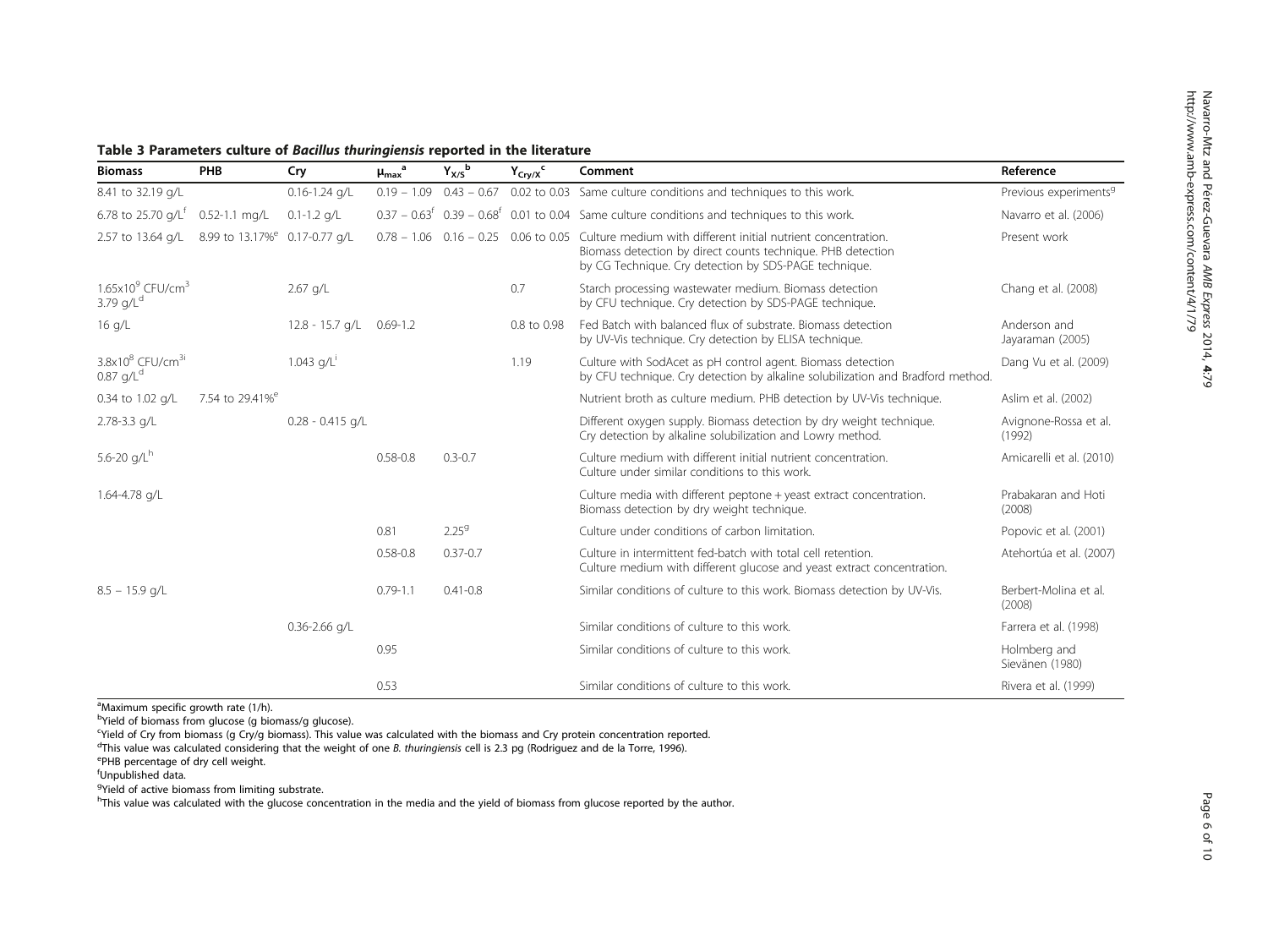#### Transition phase

The PHB kinetics for B. thuringiensis var. kurstaki HD-73 cultivations are shown in Figure [2b](#page-4-0). During the first  $6 \pm 1$  h of culture no PHB was detected, then its accumulation begins and reaches a maximum at  $11 \pm 1$  h. After this time, PHB concentration gradually diminishes until the end of the culture, this means that the PHB consumption outstrips its production (Figure [2b](#page-4-0)). The maximum production of PHB in the batch culture of B. thuringiensis is far away from the highest production values but agrees with those reported in similar experiments (Table [3](#page-5-0)).

#### Sporulation phase

a

 $14$ 

 $12$ 

 $10$ 

 $n$ ass  $(g/L)$  experimental

 $\bullet$ F1

 $\blacksquare$ F2

 $\triangle$ F3

 $\bullet$ F4

The endospore and DPA kinetics for B. thuringiensis var. kurstaki HD-73 cultivations are shown in Figure [2c](#page-4-0). From the first 10 to 14 hours of culture no endospore or DPA formation were detected. Then, the endospore and DPA are accumulated until the end of the culture (Figure [2c](#page-4-0)).

The kinetics of Cry protein during B. thuringiensis var. kurstaki HD-73 cultivations are shown in Figure [2](#page-4-0)d. From the first 10 to 12 hours of culture there is no Cry formation. Then, the Cry protein is accumulated until the end of the culture (Figure [2d](#page-4-0)). At the same time, cells are dying, so active biomass diminish, there is no carbon source consumption and the PHB is consumed (Figure [2\)](#page-4-0).

## Biodynamic model validation

 $\mathbf c$  $0.22$ 

 $\bullet$ F1

 $\blacksquare$ 

 $\triangle$ F3

 $\bullet$ F4

 $0.2$ 

 $0.18$ 

 $0.16$ 

 $0.1$ 

DPA (g/L) experi  $0.12$  $\overline{0}$ .  $0.0$  $0.06$  $0.04$  $0.0$ 

The model results fit well the experimental data (Figure [2](#page-4-0)). In general, biodynamic model predicts the kinetics of all selected key compounds (X, PHB, Cry, DPA). The comparison between the experimental and the simulated data is shown in Figure 3a,b,c,d the deviation between them is within the experimental deviations values and they can be

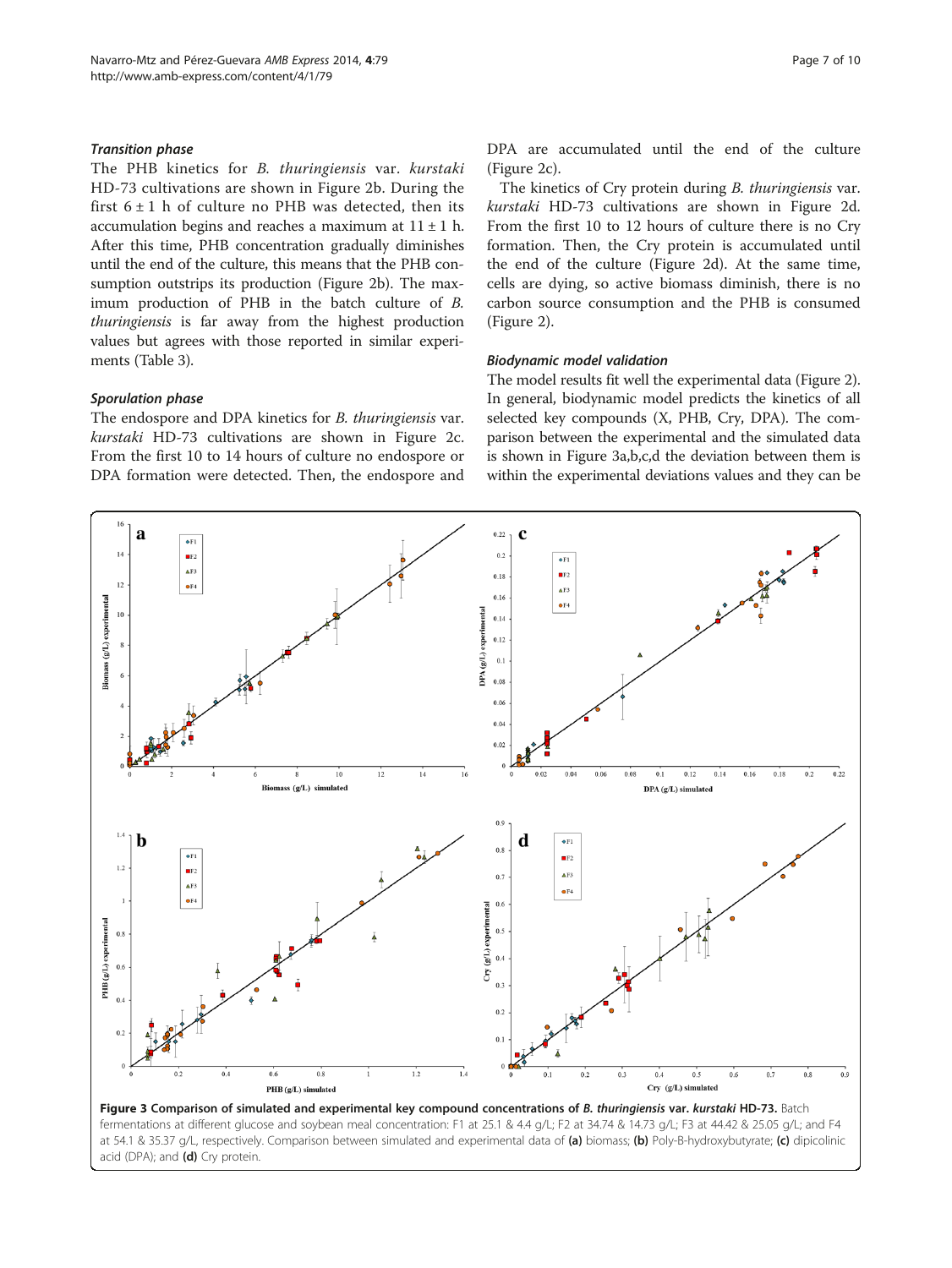fitted with a straight line. The coefficient of determination for all kinetics was always greater than 90%. The parameters obtained with the biodynamic model constructed are listed in Table [2.](#page-3-0) For biodynamic model validation it is very important that the difference between the values of the parameters obtained theoretically and experimentally were near to zero.

## **Discussion**

#### Key compounds productivity

In general, the experimental data of the biomass and PHB production agree with those previously reported. Avignone-Rossa and Mignone ([1995\)](#page-8-0) reported the highest cells productivity for *B. thuringiensis* (1.6  $\times$  10<sup>10</sup> CFU/ml or 36.8 g/L, Table [3](#page-5-0)) up to date. However, this concentration was obtained in a Fed-Batch system. Pal et al. [\(2009](#page-9-0)) and Rohini et al. ([2006](#page-9-0)) reported two of the highest percentages of PHB per gram dry weight of B. thuringiensis cells, 60.3% and 64.1% respectively (Table [3\)](#page-5-0). But, it is worth to mention that these experiments were conducted mainly to improve PHB production.

The sequence of endospore development in *B. thurin*giensis var. kurstaki is a seven stages process (Bechtel and Bulla [1976\)](#page-8-0).

Stage I starts at the beginning of the sporulation process  $(t_0)$ ; stage II, the first hour; stage III, 1 h after  $t_0$ ; stage IV, 2 h after  $t_0$ ; stage V, 4 h after  $t_0$ ; stage VI, 5 h after  $t_0$ ; and stage VII, more than 5 h after  $t_0$ . Figure [2](#page-4-0)c shows that, in general, the DPA is detected two hours earlier than endospore. This would be expected because during stage V, DPA synthetase is encoded by spoVF (Paidhungat et al. [2000\)](#page-9-0), and after stage VII, mature endospores are released (Bechtel and Bulla [1976](#page-8-0)). During sporulation process, cells are dying, viable cells decrease, the PHB is consumed, but there is no carbon source consumption (Figure [2\)](#page-4-0). Therefore, the PHB becomes the carbon and energy source for Cry protein production as it have been suggested by Benoit et al. [\(1990\)](#page-9-0), Kraemer-Schafhalter and Moser [\(1996](#page-9-0)), Navarro et al. [\(2006\)](#page-9-0) and Rowe and Margaritis [\(1987\)](#page-9-0). Figures [2](#page-4-0)c and d show that, in general, the Cry protein is detected before than endospore. This would be expected because the Cry protein is first observed during stage III and the crystal protein is almost full-sized during stage IV of sporulation (Bechtel and Bulla [1976\)](#page-8-0).

According to the experimental results, the Cry protein represents approximately 6% of the dry cell weight. This result is below some previously reported values (Table [3](#page-5-0)). However, there is not enough reports using SDS-PAGE for Cry protein quantification and therefore it is difficult to establish a comparison. The Cry protein concentrations reported in literature are scattered and confused. For example, while Rowe and Margaritis ([1987](#page-9-0)) reported that

after cell lysis the endospore and Cry protein mass were 15% of the biomass dry weight, Agaisse and Lereclus ([1995](#page-8-0)) reported that Cry protein can account for up to 25% of the dry weight of the sporulated cells. Even some values from the literature of Cry protein concentration are much higher, for example: Anderson and Jayaraman ([2005](#page-8-0)) reported 98% of the biomass dry weight (calculated from the reported values of 15.7 g/L of Cry protein from 16 g/L of biomass, Table [3\)](#page-5-0). Considering these data, the yields coefficient of Cry from biomass are 0.98 g Cry/g biomass (Table [3](#page-5-0)), which means that almost every cell is transformed into Cry protein. In the same way, the yield coefficient of Cry from biomass obtained by Chang et al. ([2008](#page-9-0)) and Dang Vu et al. [\(2009\)](#page-9-0) seems excessively high (Table [3](#page-5-0)).

## Biodynamic model parameters

The theoretical values of the parameters like the maximum concentrations of the key compounds  $(X_{\text{max}})$  PHB<sub>max</sub> and  $Cry<sub>max</sub>$ ) agree with the experimental and the reported ones (Tables [2](#page-3-0) and [3](#page-5-0), Additional file [1:](#page-8-0) Figures S3 and S5). Different maximum specific growth rate  $(\mu_{\text{max}})$  and growth yield coefficients  $(Y_{X/S})$  have been reported for different culture conditions (Table [3\)](#page-5-0). For example, Popovic et al. ([2001\)](#page-9-0) reported a growth yield coefficient of 2.25 g active biomass/g limiting substrate (assuming glucose as the limiting substrate). According to the stoichiometry for anaerobic growth, the maximum  $Y_{X/S}$  expected would be 0.863 g biomass/g glucose base on the general chemical composition of biomass  $(CH_{1.8}O_{0.5}$  $N_{0.2}$ ), 1 C-mol of glucose (CH<sub>2</sub>O) and no respiration process (no formation of  $CO<sub>2</sub>$ ). Then, the growth yield coefficient for aerobic growth must be always below 0.863 g of biomass/g glucose and values greater than 0.863 imply that glucose is not the limiting substrate. In the present study, the  $\mu_{\text{max}}$  and the  $Y_{X/S}$  values obtained agree with previously reported (Tables [2](#page-3-0) and [3\)](#page-5-0). The  $X_{\text{max}}$ , PHB<sub>max</sub>, DPA<sub>max</sub>, Cry<sub>max</sub>, tc and tc<sub>p</sub> relationship with the initial glucose concentration were analyzed from the four new fermentations. The  $X_{\text{max}}$ , PHB<sub>max</sub> and  $\mathrm{Cry}_{\mathrm{max}}$  have a linear relationship with the glucose concentration in the media, but no relationship with  $DPA<sub>max</sub>$  was found (Table [2\)](#page-3-0). The lag period of each key compound (indirectly represented by tc) shows a linear relationship with the glucose concentration in the media (Table [2\)](#page-3-0). The same behavior was observed with literature data. The tc<sub>x</sub> y tc<sub>p</sub> obtained with the model for fermentation in literature with high glucose concentration in formulation is greater than those from fermentation with low concentration (Additional file [1](#page-8-0): Figure S4 and S6). There is no relationship between the specific rates of the key compounds with their maximum concentrations (Table [2](#page-3-0)).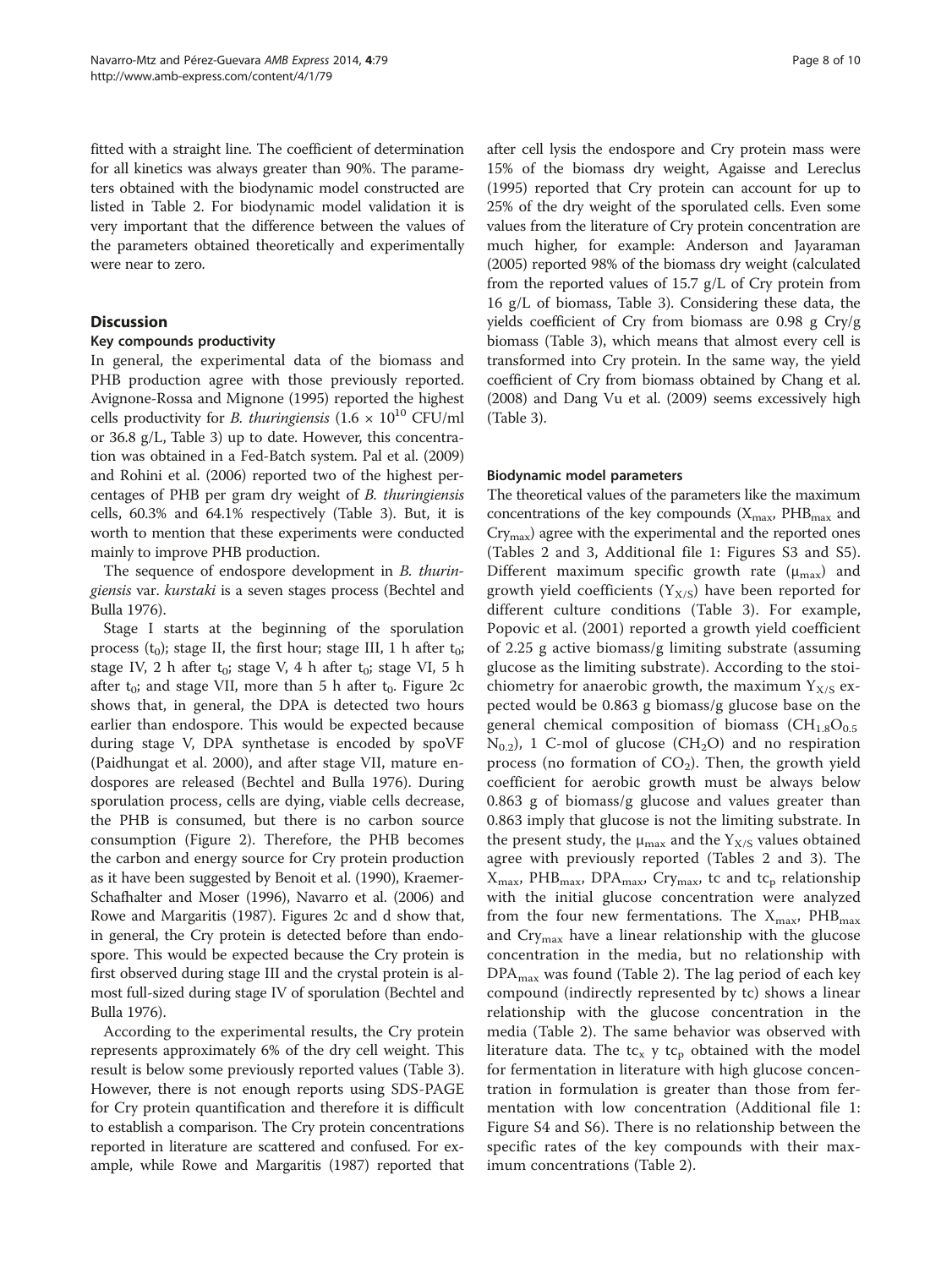#### <span id="page-8-0"></span>Dynamics of B. thuringiensis culture

The biodynamic model represents the evolution of the B. thuringiensis fermentation and it was used to study the dynamic of the process. The three phases of the fermentation are related between them and the Cry protein production is the result of the interaction between those phases. Therefore, the endospore formation is related with the vegetative growth and the endospore-Cry formation is related with the transition phase. This means that the bacilli disappearance is related with DPA (endospore) formation through  $Y_{DPA/X}$ . In the same way, the PHB consumption is related with DPA-Cry production through  $Y_{DPA/PHB}$  and  $Y_{Crv/PHB}$ . These yields were calculated with the model (Table [2](#page-3-0)) and they show a different relationship with the glucose concentration in the media. The  $Y_{Cry/PHB}$  increases and the  $Y_{DPA/PHB}$  decreases when the initial nutrient concentration increases. These results suggest that endospore formation consumes preferably the PHB and excess (if any) is used in the Cry protein formation. There is not data available in the literature to compare these results and further experiments have to be done. Also, the biodynamic model simulation results indicate that the Cry protein production is a function of development of the three fermentation phases, and that endospore and Cry protein production are competitive processes. Therefore, the optimization of each phase cannot be done independently. The reports in the literature usually do not take into account the transition phase neither the PHB production as important variables for Cry production. However, the biodynamic model implies that PHB is crucial for endospore and Cry protein production.

In summary, the new biodynamic model reported here represents well the dynamic of the B. thuringiensis fermentation and it can be used as a tool to understand the complex processes related to the physiology of the bacilli. Besides, it can be applied for fermentation with different production systems, operating conditions and culture media. Also, it can be used to study other dynamic processes that occur during fermentation as the cell cycle regulation, the signaling and gen regulatory networks and the changes in gene expression, between others. Although, the biodynamic model is the first model that represents the entire fermentation of B. thuringiensis and it is also the first one that links each phase of the culture with its predominantly active metabolic pathway. This model is a powerful tool to study the dynamics of the *B. thuringiensis* culture and the interrelation between their phases. Also, the model can be used to know the physiological phase during the fermentation. From the simulation results it can be concluded that the PHB is crucial for endospore and Cry protein production; and that those processes are simultaneous, parallel and competitive. In terms of the DPA and Cry yield from PHB, the endospore formation is preferred over the Cry protein synthesis.

## Additional file

[Additional file 1:](http://www.amb-express.com/content/supplementary/s13568-014-0079-y-s1.pdf) Normalization of cells/biomass and PHB kinetics from B. thuringiensis culture. Figure S1. Normalization of the biomass kinetics from reported data. The data correspond to different culture systems, different operating conditions, different culture media, different bioreactors, etc., and biomass concentrations were measured using different techniques. The line represents an average biomass kinetic for B. thuringiensis var. kurstaki HD-73. Figure S2. Normalization of the Poly-β-hidroxybutyrate kinetics from reported data. The data correspond to different culture systems, different operating conditions, different culture media, different bioreactors, etc. and Poly-β-hidroxybutyrate concentrations were determined using different techniques. The line represents an average PHB kinetic for B. thuringiensis var. kurstaki HD-73. Figure S3. Effect of the glucose concentration on the Xmax for B. thuringiensis culture (bibliographic data). Figure S4. Effect of the glucose concentration on the tcx for B. thuringiensis culture (bibliographic data). Figure S5. Effect of the glucose concentration on the PHBmax and for B. thuringiensis culture (bibliographic data). Figure S6. Effect of the glucose concentration on the tcp for B. thuringiensis culture (bibliographic data).

#### Competing interests

The authors declare that they have no competing interests.

#### Authors' contributions

AKN-M had done substantial contributions to the acquisition, analysis and interpretation of data and she had been involved in drafting the manuscript. FP-G had done substantial contributions to the conception, experiment design and data analysis. Both authors read and approved the final manuscript.

#### Acknowledgments

The authors acknowledge the funding for this research provided by Consejo Nacional de Ciencia y Tecnología (2003-43127 and 2008-105057) and by Programa de Mejoramiento del Profesorado (103.5/10/0246). A.K. Navarro-Mtz also acknowledges the fellowship provided by Consejo Nacional de Ciencia y Tecnología.

#### Author details

1Instituto de Biotecnología, Universidad del Papaloapan, Circuito Central 200 Parque Industrial, 68301, Tuxtepec, Oaxaca, México. <sup>2</sup>Departamento de Biotecnología, Centro de Investigación y de Estudios Avanzados, P.O. Box 14-470, 07000 Mexico City, México.

#### Received: 12 August 2014 Accepted: 15 October 2014 Published online: 14 November 2014

#### References

- Agaisse H, Lereclus D (1995) How does Bacillus thuringiensis produce so much insecticidal crustal protein? J Bacteriol 177:6027–6032
- Anderson TB (1990) Effects of carbon:nitrogen ratio and oxygen on the growth kinetics of Bacillus thuringiensis and yield of bioinsecticidal crystal protein. University of Western Ontario, Dissertation
- Anderson RKI, Jayaraman K (2005) Impact of balanced substrate flux on the metabolic process employing fuzzy logic during the cultivation of Bacillus thuringiensis var. Galleriae. World J Microbiol Biotechnol 21:127–<sup>133</sup>
- Anderson RKI, Jayaraman K, Voisard D, Marison IW, von Stockar U (2002) Heat flux as an on-line indicator of metabolic activity in pilot scale bioreactor during the production of Bacillus thuringiensis var. galleriae-based biopesticides. Thermochim Acta 386:127–138
- Aslim B, Yüksekdağ ZN, Beyatli Y (2002) Determination of PHB growth quantities of certain Bacillus species isolated from soil. Turk Electron J Biotechnol (Special Issue):24–30<http://www.biyotekder.hacettepe.edu.tr/5.pdf>
- Avignone-Rossa C, Mignone CF (1995) Bacillus thuringiensis growth and toxicity. Basic and applied considerations. Mol Biotechnol 4:55–71
- Bechtel DB, Bulla LA (1976) Electron microscope study of sporulation and parasporal crystal formation in Bacillus thuringiensis. J Bacteriol 127:1472–<sup>1481</sup>